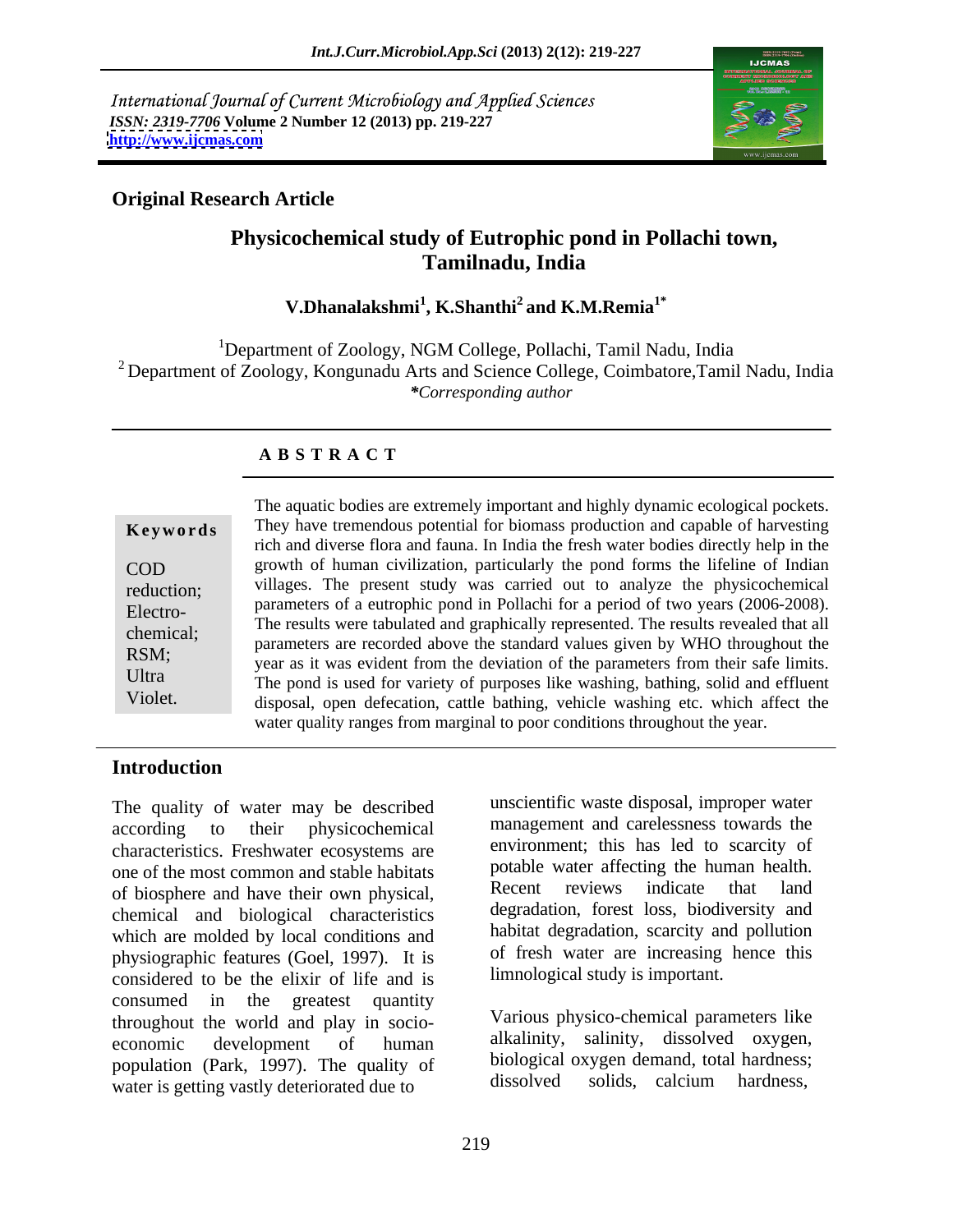magnesium hardness, nitrate, sulphate and from June 2006 to May 2008. Samples phosphate have a significant role in were collected every month from the determining the portability of water surface of the pond at 11.00 am - 12.00 pm quality (Adoni *et al*., 1985). The growth of in order to maintain uniformity. Since the population and industry has resulted in an pond is shallow, samples were collected increase, both in the total volume of the from the surface level so as to give sewage and the degree of toxicity of integrated sample (Trivedy and Goel, industrial effluents in which the share of 1984). The analysis was carried out as per obnoxious matter has markedly increased resulting in eutrophication of water bodies and in turn leading to the invasion of **Results and Discussion** harmful vegetative species (Gaitonde, 1995; Murugesan *et al.,* 2002). Hydrobiological investigations on manmade impoundments in India was represented by many workers including the green during pre-monsoon and monsoon work of (Surendrakumar and Sharma, months respectively and turbid during post- 1991; Pandey and Soni,1993; Bahura, monsoon and summer months. The odour of 1998; Sreenivasa Rao *et al*., 1999; Thorat pond water was algal in pre-monsoon and *et al.,* 2000; Kumar and Gupta, 2002). monsoon months and fowl and muddy

The pond selected for the present investigation, is "Krishnan Anaikattu Kulam" (KAK Pond) and it is situated at  $10^{\circ}$  36' N latitude and 77 $^{\circ}$  03' E longitude at an elevation of 270.09 m above the msl.,<br>at a distance of about 4 Km. South West of month and minimum of 25<sup>o</sup>C and 27<sup>o</sup>C in at a distance of about 4 Km, South West of Pollachi Town in Coimbatore District of Tamilnadu State. This rain fed pond is partly loaded by the inflow of municipal sewage and also anthropogenic activities. Present investigation was carried out to study the physico-chemical parameters of the KAK pond for four seasons Pre monsoon (June, July, August), Monsoon electrical conductivity of pond water<br>(September October November) Post- fluctuated between 1430-1950 (September, October, November), Post monsoon (December, January, February) and Summer (March, April, May) for two mMhos/cm in (2007-08) during summer<br>vears from June 2006 to May 2008. The and monsoon months respectively. years from June 2006 to May 2008. The sampling stations were selected on the basis of nature and degree of pollution load being<br>added to the pond. The water samples for monsoon season and minimum during added to the pond. The water samples for the present study were collected at a monthly interval for a period of two years

APHA (1985) method.

## **Results and Discussion**

### **Physical parameters**

**Materials and Methods** and summer months. Odour, colour and The colour of the pond water was clear and odour was observed during post-monsoon taste of the water are indicative of good water quality supported by poor values of TS, TSS and TDS.

> The maximum temperature of pond water was recorded as  $31^{\circ}$ C and  $32^{\circ}$ C in summer  ${}^{\circ}C$  and 32 ${}^{\circ}C$  in summer  $\rm^{\circ}C$  in summer month and minimum of  $25^{\circ}$ C and  $27^{\circ}$ C in  $\rm ^{o}C$  and  $\rm 27^oC$  in  $\rm{^oC}$  in monsoon month. Temperature plays an important role, which governs the seasonal succession of the biota. Temperature was high in the months of April and May in 2007-2008 is associated with decreased solubility of gases in the lake. The minimum and maximum values of electrical conductivity of pond water fluctuated between 1430-1950 mMhos/cm in (2006-07) and 1160-1500 mMhos/cm in (2007-08) during summer and monsoon months respectively. Throughout the study the electrical conductivity was recorded highest during monsoon season and minimum during summer season. EC is found to be good indicators of the overall water quality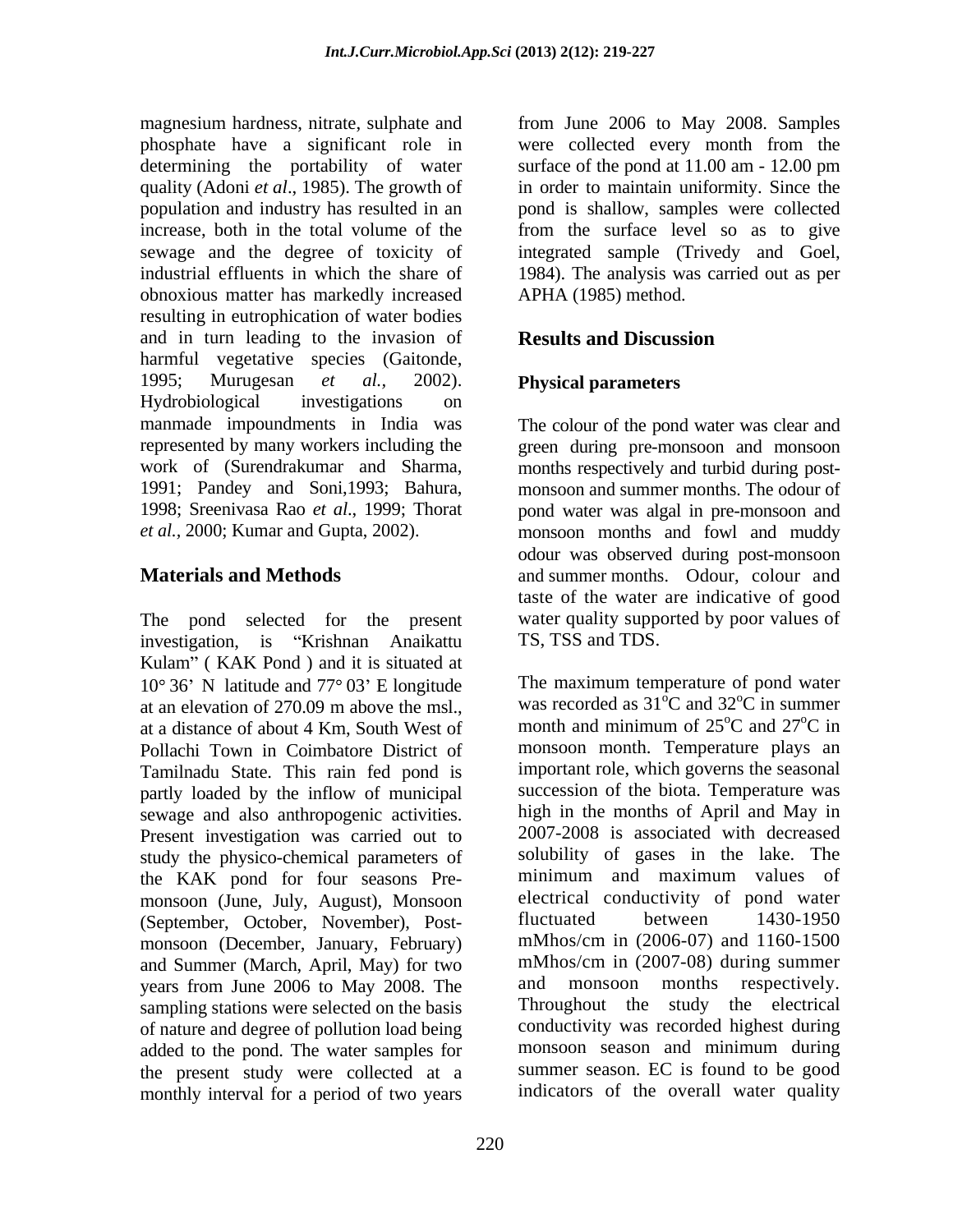(Abbasi *et al*., 1999). The high values of cm and 19.5 cm respectively in summer EC are due to high concentration of ionic constituents present in the water bodies cm respectively during monsoon month. In and reflect the pollution by domestic both years of study the transparency was wastes. (During (2006-07 and 2007-08) high during summer and low during TDS of the pond water recorded the maximum value of 1320 mg/l and 1346 mg/l in monsoon month respectively and minimum of 842 mg/l and 925 mg/l in summer month respectively. During (2006-07 and 2007-08) in pond water the  $(2006-07 \text{ and } 2007-08)$  in pond water the  $(2006-07 \text{ and } 2007-08)$  in pond water the  $(2006-07 \text{ and } 2007-08)$  is proported as 120 mg/l total hardness, dissolved oxygen, minimum TSS was recorded as 120 mg/l and 98 mg/l in summer seasons respectively and maximum of 160 mg/l and 125 mg/l respectively in monsoon season.

The minimum total solids were recorded as 962 mg/l in the (2006-07) during summer month and the maximum of  $1470$  month in pond water during  $(2000-0)$  and mg/l was noted during monsoon month in pond water. During the second year of study (2007-08), the highest TS value of 1461 mg/l and lowest value of 1023 mg/l were recorded during monsoon and summer seasons respectively. Total higher alkalinity values may be due to the dissolved solids indicate the general nature of the quality or salinity. Water body exhibited high values of TDS which is caused by the addition of huge quantities of sewage. High solids in water cause inferior potable quality of water low values of Secchi disc transparency have been attributed to cloudy condition poor sunshine and inrush of surface runoff laden with silt and different kinds of organic material causing turbidity in water.

During the year (2006-07 and 2007-08) the pond water showed the maximum turbidity of 25.6 NTU and 21.8 NTU respectively during monsoon month and minimum of 18.5 NTU and 18.0 NTU respectively in summer month. During (2006-07 and 2007-08) the transparency value of pond water was the highest of 21.6

month and minimum of 16.5 cm and 15.0 monsoon. The values are tabulated in Table number 1 and 3.

## **Chemical parameters**

Parameters such as pH, total alkalinity, total hardness, dissolved oxygen, biological and chemical oxygen demand etc. were studied to assess the chemical nature of the water.

The maximum pH value was recorded as 8.0 and 7.9 in summer month and minimum of 7.5 and 7.4 in monsoon month in pond water during (2006-07 and 2007-08 respectively). The lower pH during monsoon is due to high turbidity and in summers the temperature enhances microbial activity, causing excessive production of  $CO<sub>2</sub>$  and reduced pH. The discharge of municipal sewage, domestic sewage and urban wash off into the fresh water bodies. The maximum alkalinity was obtained in summer season whereas minimum in winter season may be because of presence of bicarbonate and hydroxide of Ca, Mg, Na, K and protein in pond water. Higher values of total hardness during summer can be attributed to low water level and high rate of evaporation.

Total hardness at all stations was found to be much higher than said limit. Water of these sources is not suitable for drinking and laundry work with regard to it. Total hardness was high when compared to total alkalinity (Shalini Kulshrestha *et al*., 2004). The maximum DO was recorded as 4.9 mg/l and 5.0 mg/l during monsoon month and minimum value was 3.0 mg/l and 3.1 mg/l in summer month in pond water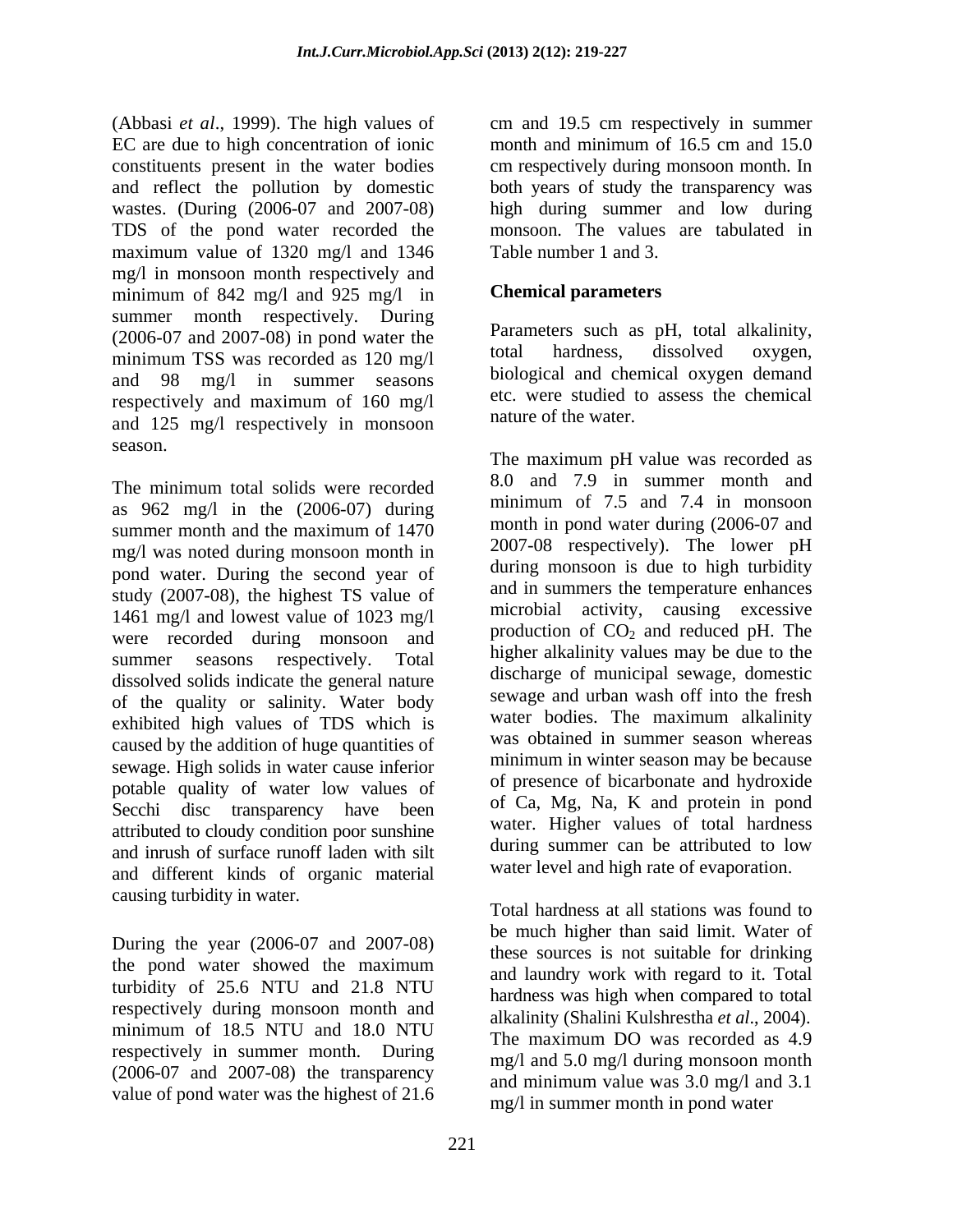| Seasons Month Colour Odour Temp |            |        |                         | $(C^{\circ}C)$ | ECmMhos /<br>$\mathbf{cm}$ | (TDS)<br>mg/l | (TSS)<br>mg/l | mg/l | $(TS)$ Turbidity<br>(NTU) | Transparency<br>$\epsilon$ (cm) |
|---------------------------------|------------|--------|-------------------------|----------------|----------------------------|---------------|---------------|------|---------------------------|---------------------------------|
| Pre-                            | Jun'06     | Clear  | Algal                   | 28             | 1620                       | 920           | 136           | 1056 | 20.6                      | 20.8                            |
| monsoon                         | Jul        | Clear  | Algal                   | 28             | 1740                       | 991           | 142           | 1133 | 20.5                      | 19.5                            |
|                                 | Aug        | Clear  | Algal                   | 27             | 1730                       | 982           | 150           | 1132 | 21.7                      | 18.0                            |
|                                 | Sep        | Green  | Algal                   | 26             | 1800                       | 1158          | 160           | 1318 | 25.6                      | 17.9                            |
| <b>Monsoon</b>                  | Oct        | Green  | Algal                   | 25             | 1950                       | 1139          | 156           | 1295 | 24.9                      | 17.0                            |
|                                 | <b>Nov</b> | Green  | Algal                   | 26             | 1840                       | 1320          | 150           | 1470 | 23.5                      | 16.5                            |
|                                 | Dec        |        | Turbid Fowl             | 28             | 1610                       | 1280          | 134           | 1414 | 21.2                      | 16.9                            |
| Post-                           |            |        | Jan '07   Turbid   Fowl | 28             | 1560                       | 1110          | 130           | 1240 | 20.0                      | 17.8                            |
| monsoon                         | Feb        | Turbid | Fowl                    | 29             | 1660                       | 980           | 139           | 1119 | 19.0                      | 17.6                            |
|                                 | Mar        |        | Turbid   Muddy          | 30             | 1570                       | 960           | 128           | 1088 | 19.6                      | 18.0                            |
| <b>Summer</b>                   | Apr        |        | Turbid   Muddy          | 31             | 1430                       | 975           | 132           | 1107 | 18.8                      | 18.9                            |
|                                 | May        |        | Turbid   Muddy          | 30             | 1480                       | 842           | 120           | 962  | 18.5                      | 21.6                            |

**Table.1** Seasonal variations of Physical Parameters of KAK pond at Pollachi for a period of one year from June 2006 to May 2007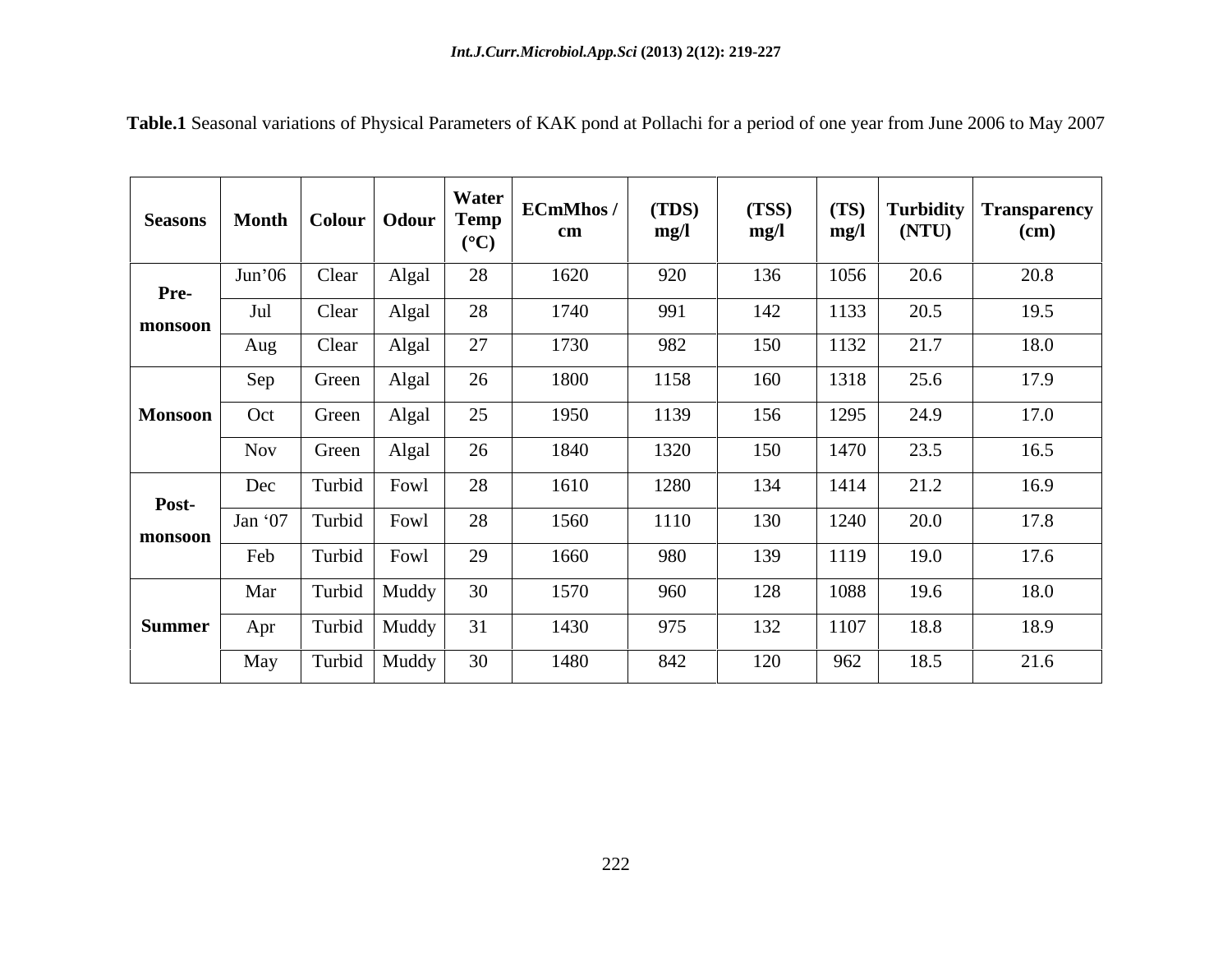| <b>Seasons</b>     | <b>Month</b> | pH                             | <b>Total alkalinity</b><br>(mg/l) | Total hardness<br>(mg/l) | <b>DO</b><br>(mg/l) | <b>BOD</b><br>(mg/l)              | <b>COD</b><br>(mg/l) |
|--------------------|--------------|--------------------------------|-----------------------------------|--------------------------|---------------------|-----------------------------------|----------------------|
| <b>Pre-monsoon</b> | Jun'06       | 7.6                            | 160                               | 340                      | 3.3                 | 56                                | 120                  |
|                    | Jul          | 7.8                            | 140                               | 395                      | 3.8                 | 57                                | 119                  |
|                    | Aug          | 7.8                            | 135                               | 440                      | 3.5                 | 36                                | 115                  |
| <b>Monsoon</b>     | Sep          | 7.6                            | 125                               | 417                      | 4.8                 | 49                                | 110                  |
|                    | Oct          | 7.5                            | 120                               | 420                      | $\sqrt{4}$<br>4.2   | $\bigcap$ $\bigcap$<br>- 24       | 121                  |
|                    | Nov          | 7.6                            | 135                               | 320                      | 4.9                 | $\Lambda$<br>40                   | 118                  |
| Post-monsoon       | Dec          | $\tau$ $\tau$<br>$\frac{1}{2}$ | 150                               | 428                      | 4.5                 | 46                                | 109                  |
|                    | Jan $`07$    | 7.7                            | 165                               | 440                      | 3.6                 | 24                                | 112                  |
|                    | Feb          | 7.8                            | 168                               | 460                      | 3.2                 | 36                                | 125                  |
|                    | Mar          | 7.8                            | 175                               | 455                      | 3.1                 | 50 <sup>1</sup><br>$J\mathcal{L}$ | 130                  |
| Summer             | Apr          | 7.9                            | 180                               | 480                      | 3.0                 | 58                                | 135                  |
|                    | May          | 8.0                            | 192                               | 465                      | 3.1                 | 54                                | 140                  |

**Table.2** Seasonal variations of Chemical Parameters of KAK pond at Pollachi for a period of one year from June 2006 to May 2007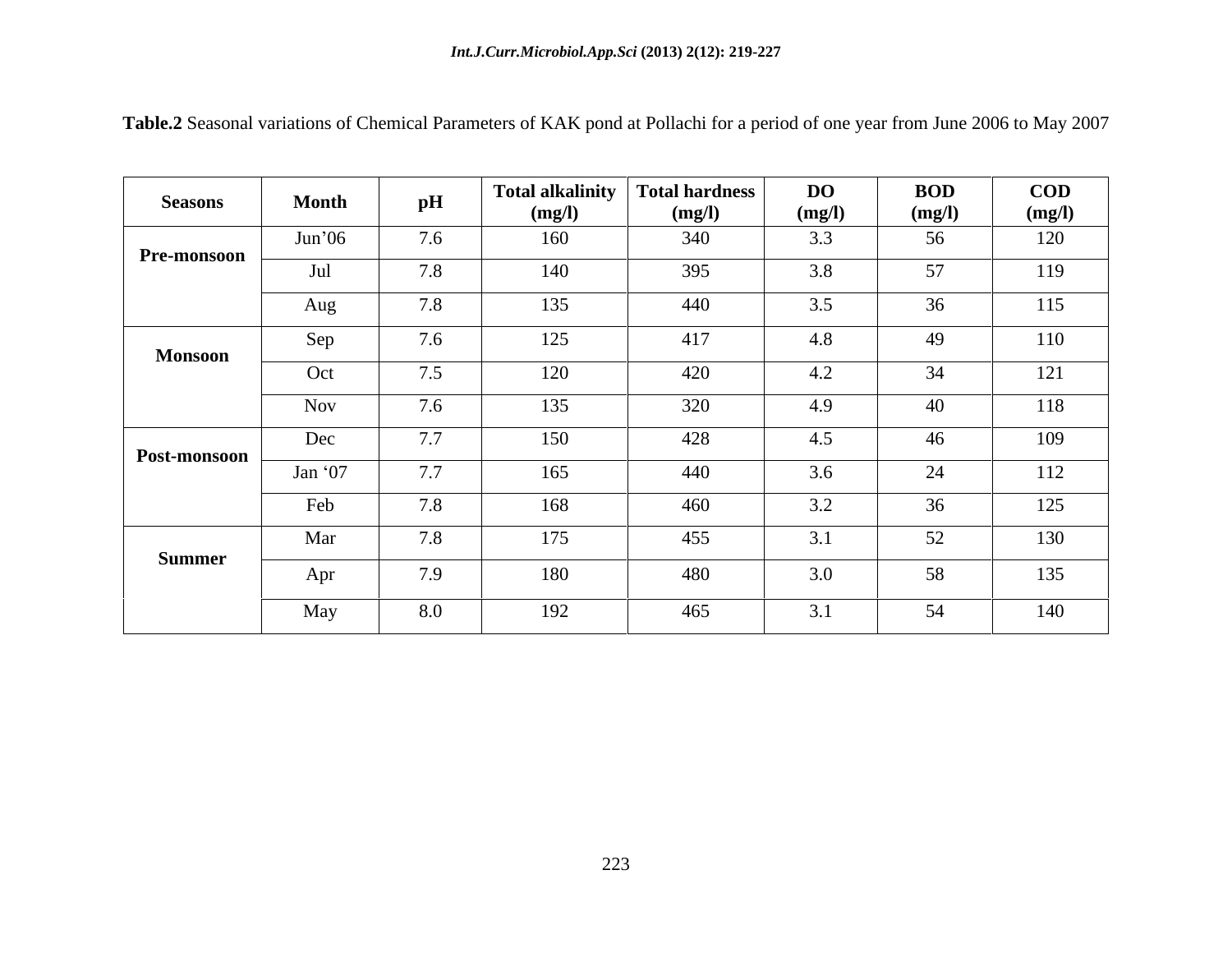| <b>Seasons</b> |         | Month   Colour   Odour   Temp |                | Water | <b>ECmMhos/</b><br>cm | (TDS)<br>mg/l | $(TSS)$ mg/l | (TS)<br>mg/l | Turbidity<br>(NTU) | <sub>1</sub> Transparency<br>(cm) |
|----------------|---------|-------------------------------|----------------|-------|-----------------------|---------------|--------------|--------------|--------------------|-----------------------------------|
| Pre-           | Jun'07  | Clear                         | Algal          | 29    | 1360                  | 960           | 100          | 1060         | 19.7               | 15.9                              |
| monsoon        | Jul     | Clear                         | Algal          | 30    | 1430                  | 1200          | 108          | 1308         | 21.6               | 17.6                              |
|                | Aug     | Clear                         | Algal          | 29    | 1480                  | 1240          | 110          | 1350         | 19.5               | 16.8                              |
|                | Sep     | Green                         | Algal          | 28    | 1500                  | 1346          | 115          | 1461         | 21.8               | 16.0                              |
| <b>Monsoon</b> | Oct     | Green                         | Algal          | 28    | 1460                  | 1234          | 120          | 1354         | 20.9               | 15.8                              |
|                | Nov     | Green                         | Algal          | 27    | 1500                  | 1310          | 125          | 1435         | 19.8               | 15.0                              |
|                | Dec     | Turbid                        | Fowl           | 28    | 1400                  | 1127          | 120          | 1247         | 18.9               | 16.2                              |
| Post-          | Jan '08 | Turbid                        | Fowl           | 29    | 1450                  | 1020          | 115          | 1135         | 19.0               | 15.9                              |
| monsoon        | Feb     | Turbid                        | Fowl           | 30    | 1495                  | 1142          | 110          | 1252         | 18.8               | 16.0                              |
|                | Mar     | Turbid                        | Muddy          |       | 1200                  | 1120          | 100          | 1220         | 19.0               | 17.7                              |
| <b>Summer</b>  | Apr     | Turbid                        | Muddy          | 30    | 1160                  | 936           | 112          | 1048         | 19.4               | 18.0                              |
|                | May     |                               | Turbid   Muddy | 32    | 1260                  | 925           | 98           | 1023         | 18.0               | 19.5                              |

**Table.3** Seasonal variations of Physical Parameters of KAK pond at Pollachi for a period of one year from June 2007 to May 2008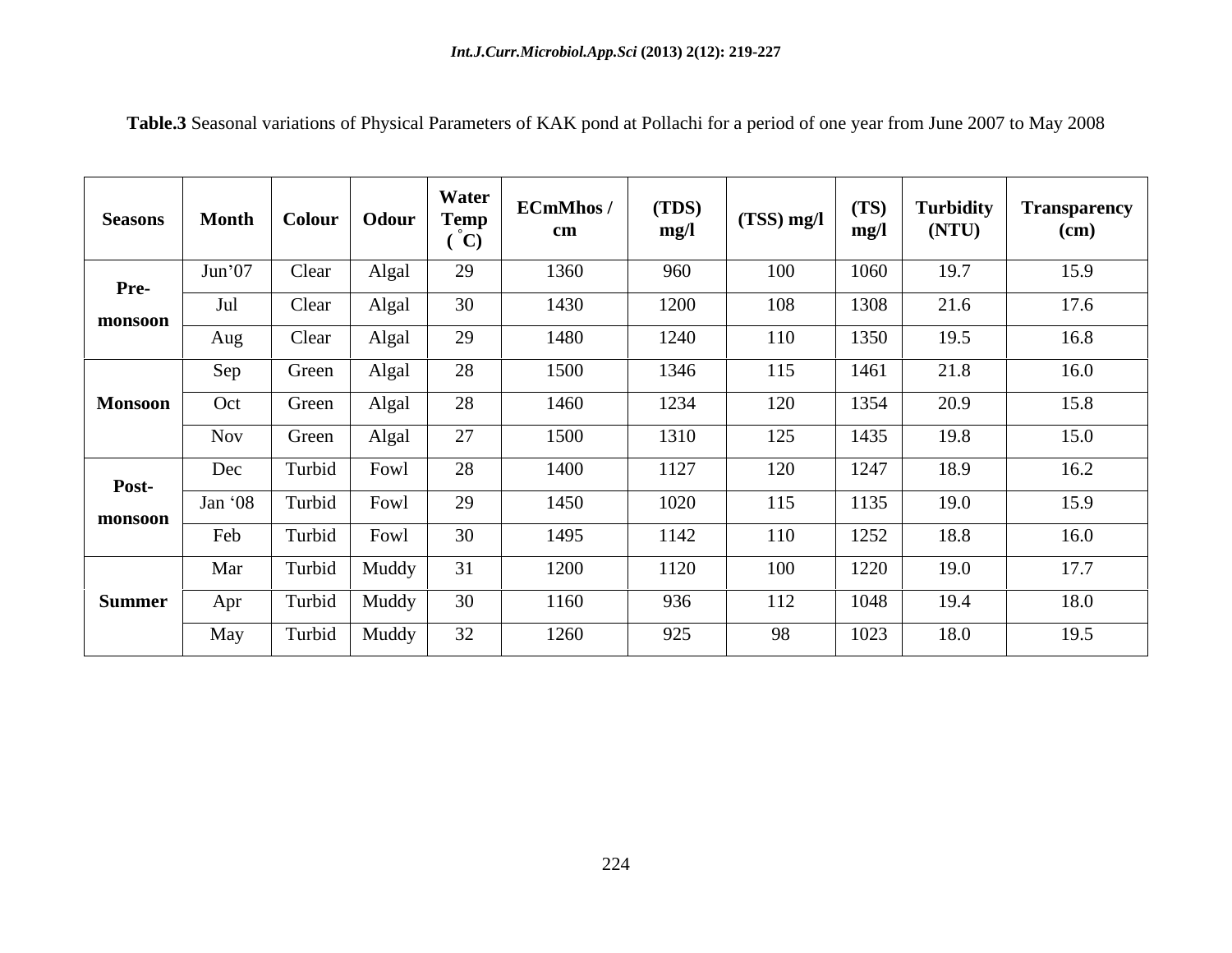| <b>Seasons</b> | <b>Month</b>   | $\mathbf{p}$ H                  | <b>Total</b><br>alkalinity<br>(mg/l) | <b>Total</b><br>hardness<br>(mg/l) | DO<br>(mg/l) | <b>BOD</b><br>(mg/l)             | <b>COD</b><br>(mg/l) |
|----------------|----------------|---------------------------------|--------------------------------------|------------------------------------|--------------|----------------------------------|----------------------|
| <b>Pre-</b>    | Jun'07         | 7.8                             | 180                                  | 390                                | 3.9          | 63                               | 148                  |
| monsoon        | Jul            | 77<br>1.1                       | 184                                  | 380                                | 3.6          | 60                               | 146                  |
|                | Aug            | 7.6                             | 182                                  | 400                                | 3.8          | 59                               | 150                  |
|                | Sep            | 7 <sub>4</sub><br>$1.4^{\circ}$ | 176                                  | 390                                | 4.6          | $\overline{A}$<br>$\overline{4}$ | 148                  |
| <b>Monsoon</b> | Oct            | 7.5                             | 168                                  | 365                                | 5.0          | 56                               | 140                  |
|                | <b>Nov</b>     | $\sqrt{2}$<br>$\frac{1}{2}$     | 140                                  | 350                                | 4.8          | 63                               | 147                  |
| Post -         | Dec            | 7.6                             | 149                                  | 380                                | 3.5          | 59                               | 138                  |
| monsoon        | Jan $\cdot$ 08 | 7.8                             | 150                                  | 410                                | 3.6          | $\epsilon$ 1                     | 146                  |
|                | Feb            | $\sqrt{2}$<br>1.1               | 160                                  | 430                                | 3.4          | 46                               | 150                  |
|                | Mar            | 77<br>$\frac{1}{2}$             | 186                                  | 400                                | 3.3          | 58                               | 142                  |
| <b>Summer</b>  | Apr            | 7.6                             | 190                                  | 470                                | 3.1          | 64                               | 145                  |
|                | May            | 7.9                             | 198                                  | 440                                | 3.2          | 63                               | 155                  |

**Table.4** Seasonal variations of Chemical Parameters of KAK pond at Pollachi for a period of one year from June 2007 to May 2008

During summer low value of DO was of the pond water were ranged between

during (2006-07 and 2007-08 water and industrial effluents. The reason respectively). DO is one of the important for high BOD in summer was several parameters in water quality assessment microbes present in the water bodies DO is regulator of metabolic activities of accelerated their metabolic activities with organisms and thus governs metabolism of concentrated amount of organic matter in the biological community as a whole and the form of municipal and domestic wastes also acts as an indicator of trophic status discharge into water bodies and hence of the water body (Saksena and Kaushik, required more amount of oxygen and so 1994).  $\qquad \qquad$  the demand of  $O_2$  increased (Anitha *et al.,* 2005).

noticed which may be due to increase The maximum COD value of 140 mg/l and values of phytoplankton or decrease of the minimum value of 109 mg/l obtained in photosynthetic activity. The BOD values the pond water during (2006-07) whereas 24-58 mg/l in (2006-07) and 46-64 mg/l in found to be 155 mg/l and 138 mg/l (2007-08). The recorded values were respectively in (2007-08). COD is a maximum in summer and minimum in measure of oxygen required for complete post-monsoon. The increased levels of oxidation of organic matter by a strong BOD and COD indicated the nature of oxidant. During the course of study the chemical pollution by the entry of sewage value of COD were found to be higher the maximum and minimum values were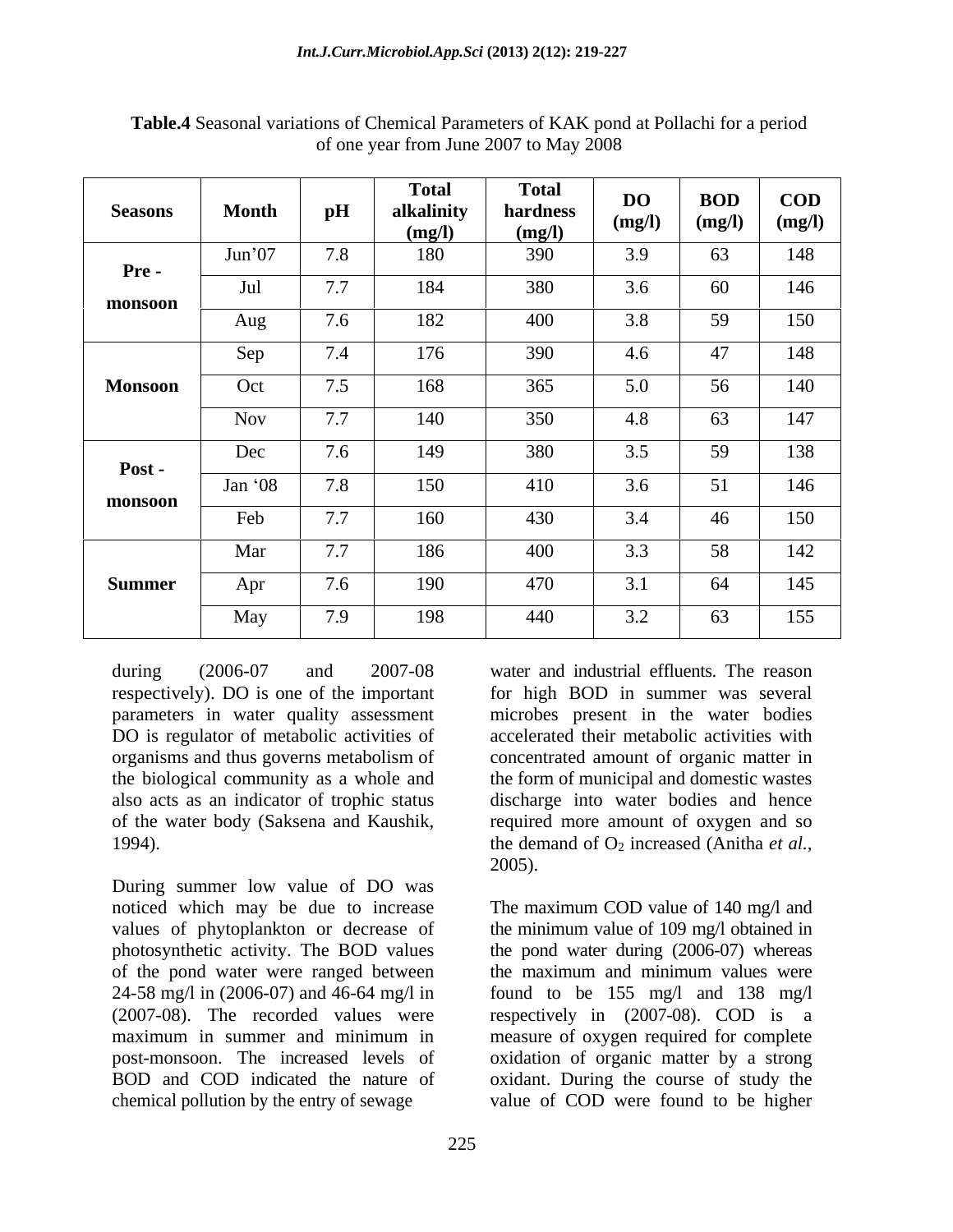than BOD values. The high COD values indicate that some degree of non<br>effects and control. New Age biodegradable oxygen demanding pollutants were present in the water. The values of COD in conjugation with BOD are helpful in knowing the toxic conditions and presence of biologically resist organic

The maximum total alkalinity was recorded as 192 mg/l and 198 mg/l mg/l during summer month and minimum value was 120 mg/l and 140 mg/l in monsoon month in pond water during (2006-07 and 2007-08 respectively). The minimum value of hardness in pond water Anitha, GSVA, Chandrasekhar and was observed as 320 mg/l in 2006-07 and Kodarkar, M.S. 2005. Limnological 350 mg/l in 2007-08 during monsoon. However the maximum value was observed to be 480 mg/l in 2006-07 and 470 mg/l in 2007-08 during summer month. The critical parameters like BOD, COD, TDS, TSS, TS, total alkalinity and hardness are above prescribed limits. The summer and winter seasons are more Duran Mustafa and Menderes Suicnz. 2007. polluted than the rest of the year. The analysis of physico-chemical parameters had indicated the wider human activity and influx of domestic waste in ponds which caused eutrophication. The values are tabulated in Table number 2 and 4.

The authors wish to express sincere thanks Challenge (Ed) Deepender Basu. to U.G.C. for financial assistance and also to the principal NGM College for his  $\frac{1}{K}$   $\frac{1}{K}$   $\frac{1}{K}$   $\frac{1}{K}$   $\frac{1}{K}$   $\frac{1}{K}$   $\frac{1}{K}$   $\frac{1}{K}$   $\frac{1}{K}$   $\frac{1}{K}$   $\frac{1}{K}$   $\frac{1}{K}$   $\frac{1}{K}$   $\frac{1}{K}$   $\frac{1}{K}$   $\frac{1}{K}$   $\frac{1}{K}$   $\frac{1}{K}$   $\frac{$ 

APHA, 1998. Standard methods for the  $\mu$  kumar. Ashish Publ. House. New examination of water and waste water.  $20<sup>th</sup>$  Edition. American Public Health Murugesan, A.G., Meena, K. and

- Goel, P.K., 1997. Water Pollution : Cause effects and control. New Age International (P) Ltd. Publishers.
- substances. Ecology and threats Vol. III Discovery Abbasi, S., Naseema Abbasi, A. and Bharia, K.K.S. 1999. The Kuttiadi river basin in wetlands of India. Publishing House. New Delhi.
	- Adoni, A., Joshi, D.G., Gosh, K., Chourasia, S.K., Vaishya, A.K., Yadav Manoj and Verma, V.G. 1985. Workbook on limnology. Pratibha Publisher, Sagar.
	- Anitha, GSVA, Chandrasekhar and studies on MIR Alam lake Hydrabad. *Poll. Res*. 24 : 681 - 687.
	- Bahura, C.K. 1998. A study of physico chemical characteristics of a highly eutrophic temple tank. Bikaner. *J. Aqua.Biol*. 13 : 47 - 51.
	- Utilization of both benthic macro invertebrates and physico-chemical parameters for evaluating water quality of the stream Cekerek (Tokat, Turkey). *J. Environ. Biol.* 28 : 231 - 236.
- Acknowledgement **resources** and water pollution. In : Gaitonde, V.A. 1995.Cited in water Environment and Ecology. The Global Challenge (Ed) Deepender Agarwal Printers, Jaipur.
- support and encouragement.<br> **EXECUTE:** EXECUTE: EXECUTE: EXECUTE: EXECUTE: EXECUTE: EXECUTE: EXECUTE: EXECUTE: EXECUTE: EXECUTE: EXECUTE: EXECUTE: EXECUTE: EXECUTE: EXECUTE: EXECUTE: EXECUTE: EXECUTE: EXECUTE: EXECUTE: EXE **References** sewage fed wetlands of Jharkhand. In : Kumar, A. and Gupta, H.P. Bacteriological studies on some Ecology of polluted Waters (Ed. A. kumar. Ashish Publ.House. New Delhi. pp. 925 - 938.
	- Association, Washington D.C. Sukumaran. N. 2002. Cited in Murugesan, A.G., Meena, Sukumaran. N. 2002. Cited in